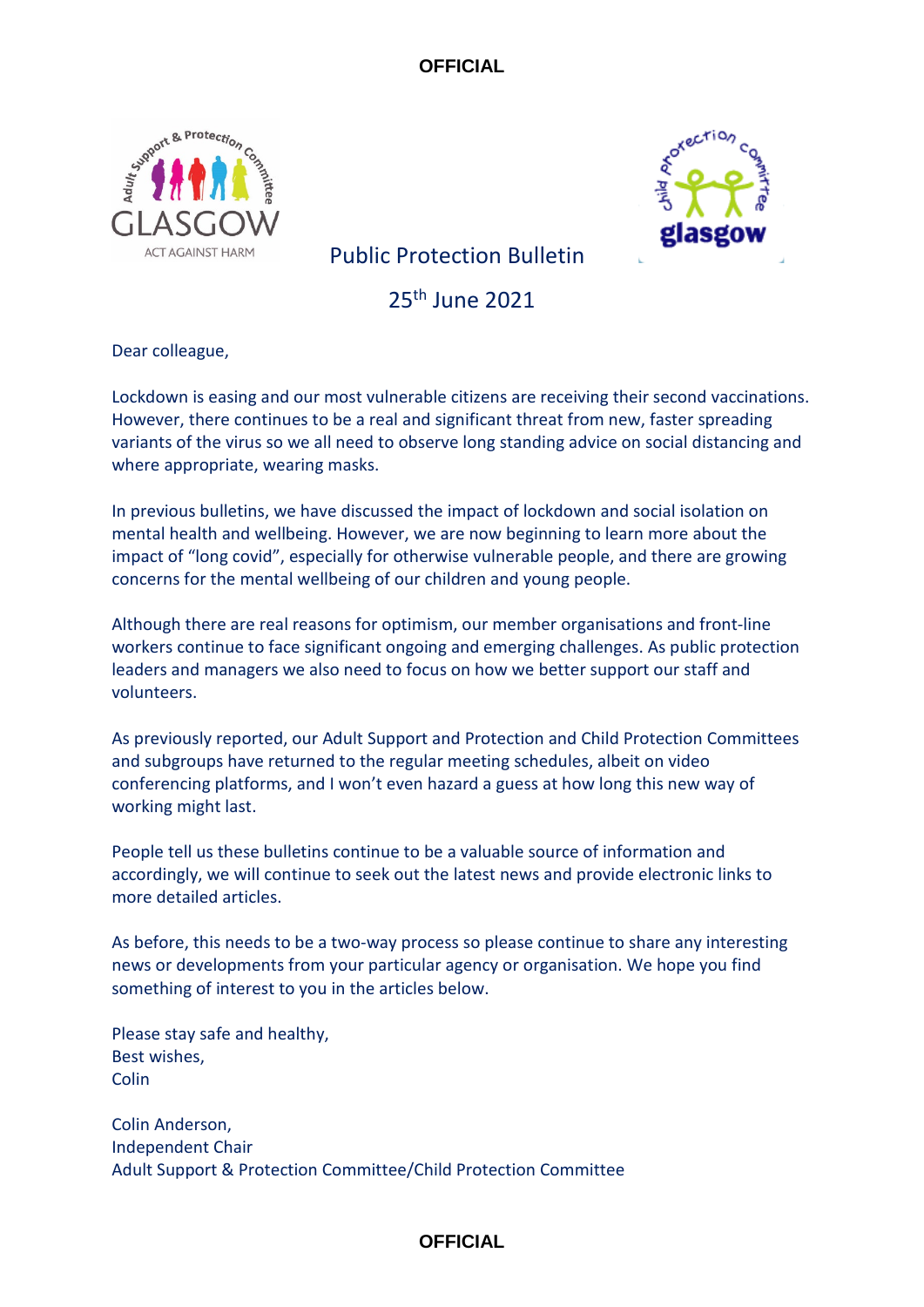## **COVID – 19**

#### [One year on: how the coronavirus pandemic has affected wellbeing and suicidality](https://media.samaritans.org/documents/Samaritans_Covid_1YearOn_Report_2021.pdf)

This report from The Samaritans brings together analysis of anonymous Samaritans' service data from calls and emails, and primary research with our listening volunteers, which took place at 7 different points during the year since restrictions began. The report also includes secondary analysis of findings from focus groups with Samaritans volunteers on the dedicated helpline for NHS and social care workers in England and Wales, and an analysis of data collected as part of the UK COVID-19 Mental Health & Wellbeing study.

[Understanding why the COVID-19 pandemic-related lockdown increases mental health](https://acamh.onlinelibrary.wiley.com/doi/10.1111/jcv2.12005)  [difficulties in vulnerable young children](https://acamh.onlinelibrary.wiley.com/doi/10.1111/jcv2.12005)

An evaluation of the social and emotional impacts of COVID-19 for children identified as 'atrisk' for mental health problems by their teachers prior to the pandemic. Published by the Association of Child and Adolescent Mental Health.

#### [COVID-19, Vulnerability and the Safeguarding of Criminally Exploited Children](https://www.nottingham.ac.uk/news/rise-violence-and-sexual-exploitation-children-young-people-county-lines)

This briefing has been produced as part of a research project that is considering the impact of COVID-19 on County Lines. The focus of this briefing is on identifying trends that professionals have witnessed more recently, and as a result of longer-term lockdown measures.

### ["You know, we can change the services to suit the circumstances of what is happening in](https://doi.org/10.1186/s12954-021-00508-1)  [the world"](https://doi.org/10.1186/s12954-021-00508-1)

The COVID-19 pandemic has necessitated unprecedented changes in the way that health, social, and housing services are delivered to individuals experiencing homelessness and problem substance use. Protecting those at high risk of infection/transmission, whilst addressing the multiple health and social needs of this group, is of utmost importance.

This study aimed to document the impact of the COVID-19 pandemic on individuals who were experiencing homelessness in one city centre in Scotland, and how services adapted in response.

## **Children, Young People & Education**

## [The Care Inspectorate 'Triennial review of initial case reviews and significant case reviews](https://www.careinspectorate.com/images/documents/6127/Triennial%20review%20of%20initial%20case%20reviews%20and%20significant%20case%20reviews%202018-2021.pdf)  [\(2018-2021\)'](https://www.careinspectorate.com/images/documents/6127/Triennial%20review%20of%20initial%20case%20reviews%20and%20significant%20case%20reviews%202018-2021.pdf)

This report was published on 14/06/21, and presents the findings from review reports submitted to the Care Inspectorate between 1 April 2018 and 31 March 2021. It includes the key findings from their analysis of 50 ICRs that did not proceed to a full SCR, 23 SCRs and two thematic learning reviews. The reviews considered the circumstances of 96 children and young people. Sixty-four children and young people were the focus of ICRs and 32 were the focus of SCRs.

[Please sign up / share the invite to the learning event,](https://eur02.safelinks.protection.outlook.com/?url=https%3A%2F%2Fforms.office.com%2FPages%2FResponsePage.aspx%3Fid%3DY1hH29mw4ke3P4nADYUedI0DoUQJ5iZBr7rpZLhJhupUN05RV0Q4TkZUQzUzVTVXSEI5ODM2UTlFVyQlQCN0PWcu&data=04%7C01%7Csusan.mitchell%40strath.ac.uk%7C2813f54c6d1b489b378808d9268bf4ff%7C631e0763153347eba5cd0457bee5944e%7C0%7C0%7C637583204838989188%7CUnknown%7CTWFpbGZsb3d8eyJWIjoiMC4wLjAwMDAiLCJQIjoiV2luMzIiLCJBTiI6Ik1haWwiLCJXVCI6Mn0%3D%7C1000&sdata=ScZVPgxd3H0IWx9XddgJdBkLXgnYeBJVXzqB2PklvYY%3D&reserved=0) facilitated by the Care Inspectorate and CELCIS which will be held on the Learning Review Community of Practice (Knowledge Hub) on **1 July between 10am – 12pm**. The event is open to members of CPCScotland and colleagues from Child Protection Committees and other partners, who have a role in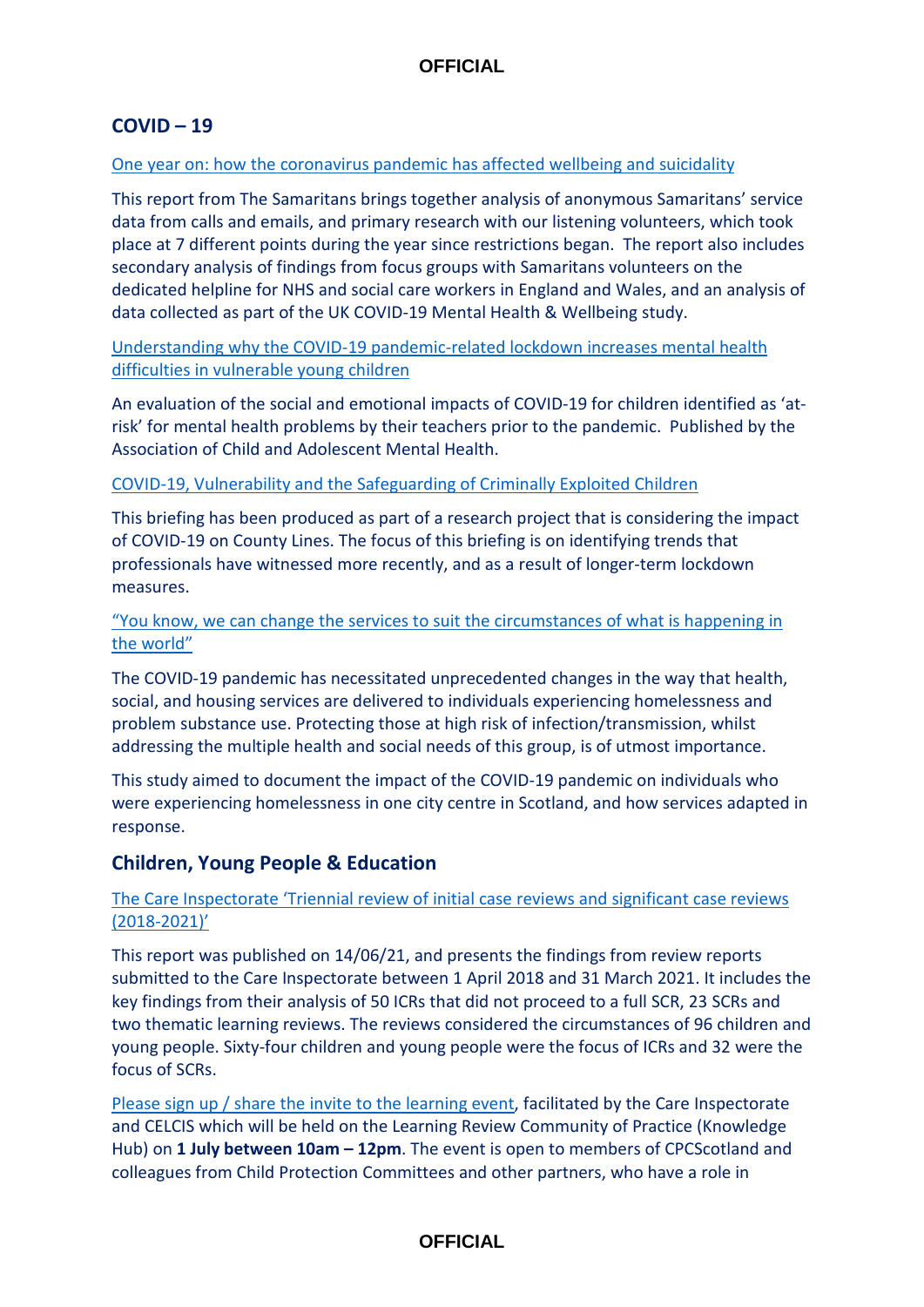leading, undertaking and contributing to significant case reviews and learning reviews. The session will provide an overview of the report and a short input on what works in supporting learning and practice change. This will be followed by three workshops which will explore key points for discussion.

## [Child protection & looked after children statistics 2020: local authority benchmarking tool](https://www.gov.scot/publications/looked-after-children-statistics-2020-local-authority-benchmarking-tool/)

The Scottish Government has published Child protection and looked after children trend data up to the reporting year 2019 to 2020 at local authority level. This provides a tool to compare and benchmark statistics across local authority areas and nationally.

## [Signs of abuse or neglect during school holidays](https://www.childprotection.scot/for-kids-sake/?utm_medium=email&utm_source=govdelivery)

A new school holiday campaign is being launched this week by Child Protection Committees Scotland which urges everyone to be alert for clues that a child may have experienced harm, neglect or abuse during the pandemic.

The new [For Kids' Sake](https://lnks.gd/l/eyJhbGciOiJIUzI1NiJ9.eyJidWxsZXRpbl9saW5rX2lkIjoxMTMsInVyaSI6ImJwMjpjbGljayIsImJ1bGxldGluX2lkIjoiMjAyMTA2MjIuNDIyNDM3NDEiLCJ1cmwiOiJodHRwczovL3d3dy5jaGlsZHByb3RlY3Rpb24uc2NvdC9mb3Ita2lkcy1zYWtlLz91dG1fbWVkaXVtPWVtYWlsJnV0bV9zb3VyY2U9Z292ZGVsaXZlcnkifQ.FZ8GK4uN7OrCSqGtNk2BlM1-habGjLrqb5dpvIPvc3M/s/1477172173/br/108243986597-l) campaign encourages everyone to look out for signs that a child has been abused or neglected and how you can take action to get support for that child or children.

## [Child Interview Rights Practitioners](https://www.gov.scot/publications/age-criminal-responsibility-scotland-act-2019-child-interview-rights-practitioners-code-practice/)

The Scottish Government is preparing for the establishment and maintenance of a register of Child Interview Rights Practitioners (ChIRPS). Child Interview Rights Practitioners are those authorised to provide advice, support and assistance to children in relation to their involvement in investigative interviews under the Age of Criminal Responsibility (Scotland) Act 2019. As part of this the Scottish Government has published a code of practice setting out the national standards that apply to all ChIRPS.

#### [Online bullying](https://learning.nspcc.org.uk/research-resources/schools/anti-bullying-campaign-toolkit)

NSPCC Scotland and respectme Scotland's anti-bullying service have launched Think B4 You Type, an anti-bullying toolkit to help support secondary school-aged children and young people to design and lead their own campaign around online bullying.

#### [Where are the infants in children and young people's mental health?](https://parentinfantfoundation.org.uk/wp-content/uploads/2021/06/PIF-Where-are-the-Infants-in-CYP-MH-26-May.pdf)

The Parent-Infant Foundation has published findings from an online survey of 283 practitioners working in NHS infant, children and/or young people's mental health services across the UK, looking at the provision of services for children of different ages, and whether their training and professional development had equipped them to work with infants. The survey found that professionals said that their training does not equip them to work effectively with the youngest children.

## [Ofsted Review of sexual abuse in schools and colleges \(England\)](https://www.gov.uk/government/publications/review-of-sexual-abuse-in-schools-and-colleges/review-of-sexual-abuse-in-schools-and-colleges#contents)

Ofsted has published its report of a rapid review of sexual abuse in schools and colleges it was asked to carry out by the UK government sparked by thousands of anonymous allegations published on the Everyone's Invited website.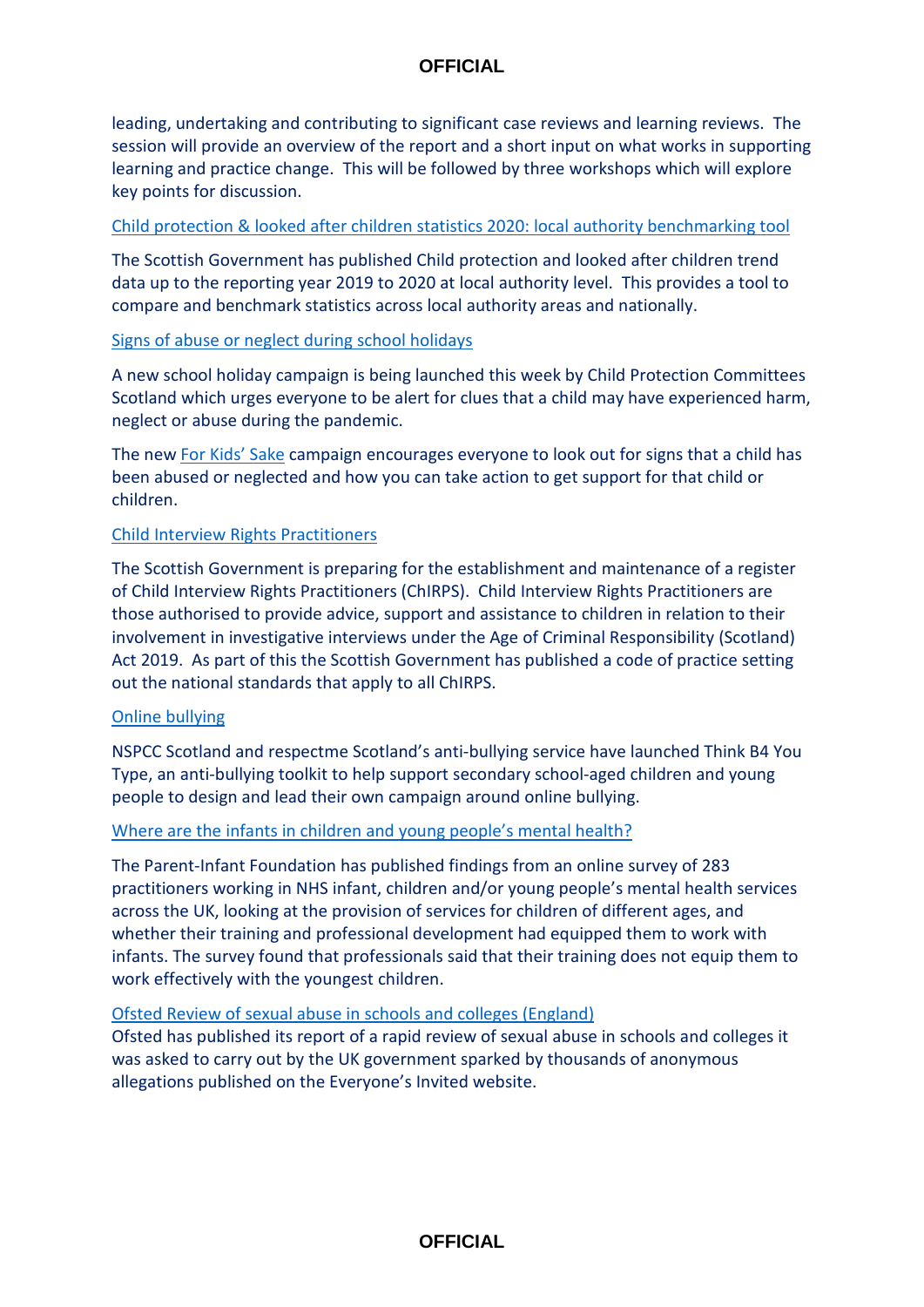## [Are Children and Adolescents in Foster Care at Greater Risk of Mental Health Problems Than](https://www.sciencedirect.com/science/article/pii/S0190740921001766?via%3Dihub)  [Their Counterparts? A Meta-Analysis](https://www.sciencedirect.com/science/article/pii/S0190740921001766?via%3Dihub)

## Highlights:

Foster youths show more problems than non-maltreated youths (community or at-risk). Foster youths experience problems like unplaced maltreated or clinical youths. Kinship care and stable placements are protective factors. Youths are vulnerable to mental health problems even after placement in foster care.

## [Child Accident Prevention Trust \(CAPT\)](https://www.capt.org.uk/Pages/Category/child-safety-week)

Child Safety Week is an annual community education campaign run by the Child Accident Prevention Trust (CAPT), acting as a catalyst for thousands of safety conversations and activities UK-wide. This year, Child Safety Week ran from Monday 7th to Sunday 13th June with the theme *Share because you care.* Visit the website to see the new downloadable resources available for you to share, including:

- Free downloadable factsheets full of bite-sized facts and safety tips
- Session cards to kick off discussions with parents
- A colourful poster to add to your display
- Information packs full of safety tips

## [Investigation: Secure accommodation](https://cypcs.org.uk/investigations/investigation-secure-accommodation/)

The Children & Young People's Commissioner Scotland investigation looked at local authorities' compliance with the laws on placing children in safe accommodation. Findings from the report, which examined the cases of 118 children between August 2018 and July 2019, include: there was sometimes no evidence that children had been consulted following the decision of a children's hearing to authorise secure accommodation, which meant these children's human rights had been breached; not all children were formally notified of their appeal rights; and there was rarely evidence of notifications of chief social work officer's decisions being sent to children.

## **Mental Health**

[UK Armed Forces Mental Health: Annual Summary & Trends Over Time, 2007/08 to 2020/21](https://assets.publishing.service.gov.uk/government/uploads/system/uploads/attachment_data/file/993208/20210617_MH_Annual_Report_2020-21.pdf)

Annual statistical report on mental health among the UK armed forces.

[Supporting emotional health among people living with long term conditions](https://www.centreformentalhealth.org.uk/publications/ask-how-i-am)

A report on supporting emotional health among people living with long-term conditions.

[Scoping review of intensive psychiatric inpatient care provision for young people in](https://www.gov.scot/publications/report-scoping-review-intensive-psychiatric-inpatient-care-provision-young-people-scotland/)  [Scotland: report](https://www.gov.scot/publications/report-scoping-review-intensive-psychiatric-inpatient-care-provision-young-people-scotland/)

The findings of a scoping review that aimed to determine current practice and gaps in provision for young people requiring intensive psychiatric inpatient care.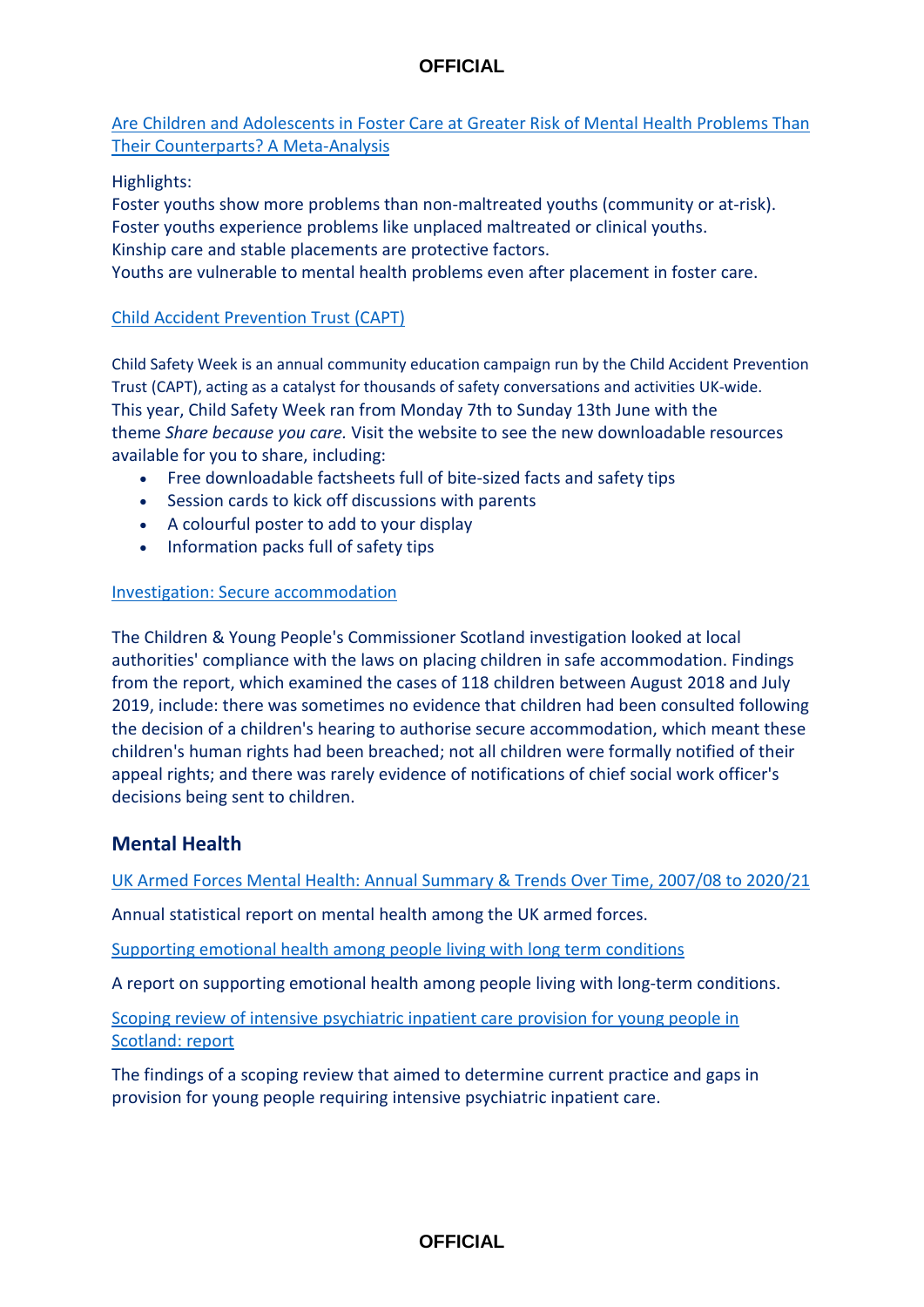# **Disability**

### [Learning Disability Week 2021](https://learning.nspcc.org.uk/news/awareness/learning-disability-week-2021)

To mark Learning Disability Week, from 14 to 20 June, NSPCC Learning has pulled together training and resources to help you protect children and young people with special educational needs and disabilities and additional needs, and to better understand the challenges these children and young people face.

### [How people learn to cook without reading](https://www.bbc.co.uk/food/articles/learning_disabilities_recipes?xtor=CS8-1000-%5BPromo_Box%5D-%5BNews_Promo%5D-%5BNews_Promo%5D-%5BPS_FOOD%7EN%7E%7EP_Howtocookwithoutreading%5D)

This **[Learning Disability Week](https://www.mencap.org.uk/get-involved/learning-disability-week-2021)** (14–20 June 2021), some people with learning disabilities – and those supporting them – are calling for more accessible ways to learn to cook. Teachers, charities and chefs have come together to develop easy-to-read recipes using symbols.

## **Older People & Dementia**

## World Elder Abuse Day 2021 – [transforming the domestic abuse response for older people](https://safelives.org.uk/world-elder-abuse-awareness-day/2021)

World Elder Abuse Awareness Day was launched by the International Network for Prevention of Elder Abuse and the World Health Organisation in 2006. **[SafeLives](https://safelives.org.uk/)**, **[Dewis](https://dewischoice.org.uk/)  [Choice](https://dewischoice.org.uk/)**, **[Age UK](https://www.ageuk.org.uk/)**, **[Galop](http://www.galop.org.uk/)** and **[Age Cymru](https://www.ageuk.org.uk/cymru/)** are working in collaboration to promote an awareness of domestic abuse in later life.

## **Housing & Homelessness**

### [Healthy housing for Scotland](https://www.publichealthscotland.scot/publications/healthy-housing-for-scotland/)

This paper draws on current evidence on how housing can influence health and wellbeing. It is intended to support 'Housing to 2040' which sets out the Scottish Government's vision for the housing system over the next 20 years.

## **Substance Use & Addictions**

#### [MESAS monitoring report 2021](https://www.publichealthscotland.scot/publications/mesas-monitoring-report-2021/)

The Monitoring and Evaluating Scotland's Alcohol Strategy (MESAS) monitoring report 2021 presents all the latest available data on key alcohol indicators in Scotland.

## [Understanding drinking transitions during lockdown: social inequalities, alcohol and the](https://www.shaap.org.uk/images/shaap-occasionals-nicholls.pdf)  [COVID-19 pandemic](https://www.shaap.org.uk/images/shaap-occasionals-nicholls.pdf)

Event report from SHAAP/SARN 'Alcohol Occasional' Seminar Wednesday 28 April 2021, presented by Dr. Emily Nicholls.

#### [Funding for new treatment standards for drug users](https://www.gov.scot/news/funding-for-new-treatment-standards-for-drug-users/)

A total of £4 million is being spent on introducing new treatment standards which will ensure drug users start receiving support on the day they ask for it. The funding was announced following the first meeting of the Implementation Group which is responsible for overseeing delivery of the national mission on drug deaths. The same day service is one of 10 new Medication-Assisted Treatment (MAT) standards being introduced to ensure consistency across the country.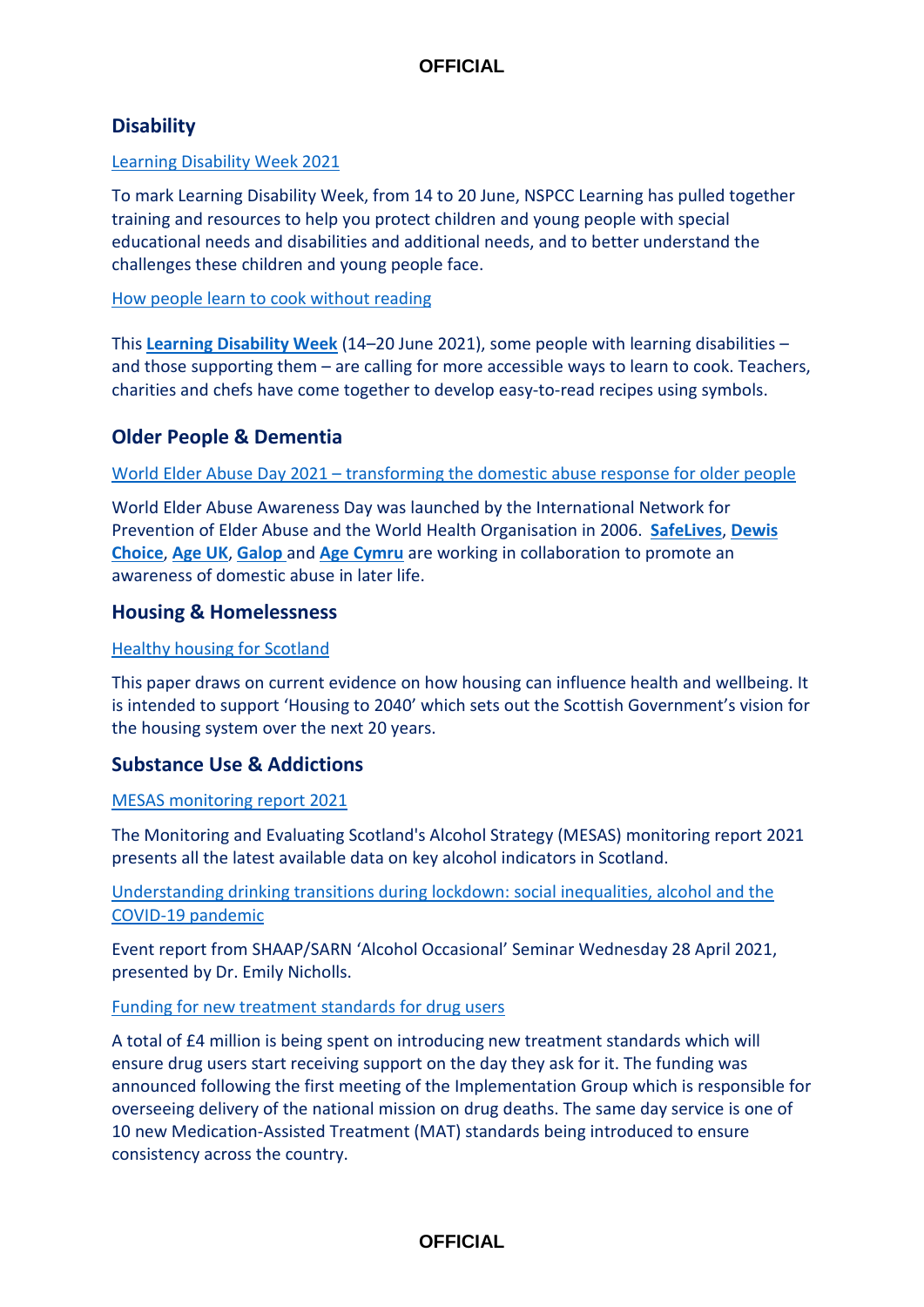# **Crime, Justice, Prisons & Community Safety**

## [Child sexual abuse \(England and Wales\)](https://www.csacentre.org.uk/documents/scale-nature-review-evidence-0621/)

The Centre of expertise on child sexual abuse (CSA Centre) has published a review of the latest evidence looking at the scale and nature of child sexual abuse (CSA) in England and Wales.

[Hundreds of children safeguarded as online abuse reports increase](https://www.scotland.police.uk/what-s-happening/news/2021/june/hundreds-of-children-safeguarded-as-online-abuse-reports-increase/)

Police Scotland's 2020-21 Quarter 4 Performance Report and Management Information showed there were a total of 1,966 child sexual abuse crimes recorded during the year, an increase of 5.9% compared to last year (1,857) and 24.9% greater than the five year average of 1,574. However, reported frauds increased by 38.2% from 10,875 in 2019-20 to 15,031 during the last year, up 78.1% on the five-year average of 8,439 reported crimes.

#### [Bill to extend increased notice period for evictions to be scrutinised by MSPs](https://www.scottishhousingnews.com/article/bill-to-extend-increased-notice-period-for-evictions-to-be-scrutinised-by-msps)

The *[Coronavirus \(Extension and Expiry\) \(Scotland\) Bill](https://www.parliament.scot/bills-and-laws/bills/coronavirus-extension-and-expiry-scotland-bill/introduced)* was formally introduced to the Scottish Parliament on Friday and will be scrutinised and debated by MSPs over three days from June 22. The Bill removes a number of measures no longer considered necessary to support the ongoing public health response, and extends others beyond the original expiry date of 30 September 2021, subject to the agreement of Parliament, to 31 March 2022.

Measures proposed for extension for a further six months include:

- the ability for hearings across criminal and civil courts and tribunals to be held remotely
- an increased notice period of six months to protect private and social sector tenants from eviction, up from the pre-pandemic 28-day notice period

Measures proposed for expiry include:

- emergency operational measures in respect of Children's Hearings and child protection to ensure that children's rights have been protected throughout this period
- 'stop the clock' measures on the duration of guardianship orders and certificates authorising medical treatment for adults with incapacity, as the normal systems for processing these resume.

#### [Assisted dying bill to be lodged at Scottish Parliament](https://www.bbc.co.uk/news/uk-scotland-scotland-politics-57541231)

A new bill to legalise assisted dying will be lodged at the Scottish Parliament. The proposals brought forward by Liberal Democrat MSP Liam McArthur - aim to introduce the right to an assisted death for terminally ill, mentally competent adults. The bill will be lodged at Holyrood on Monday and it is understood a consultation on its contents is expected to take place in the autumn.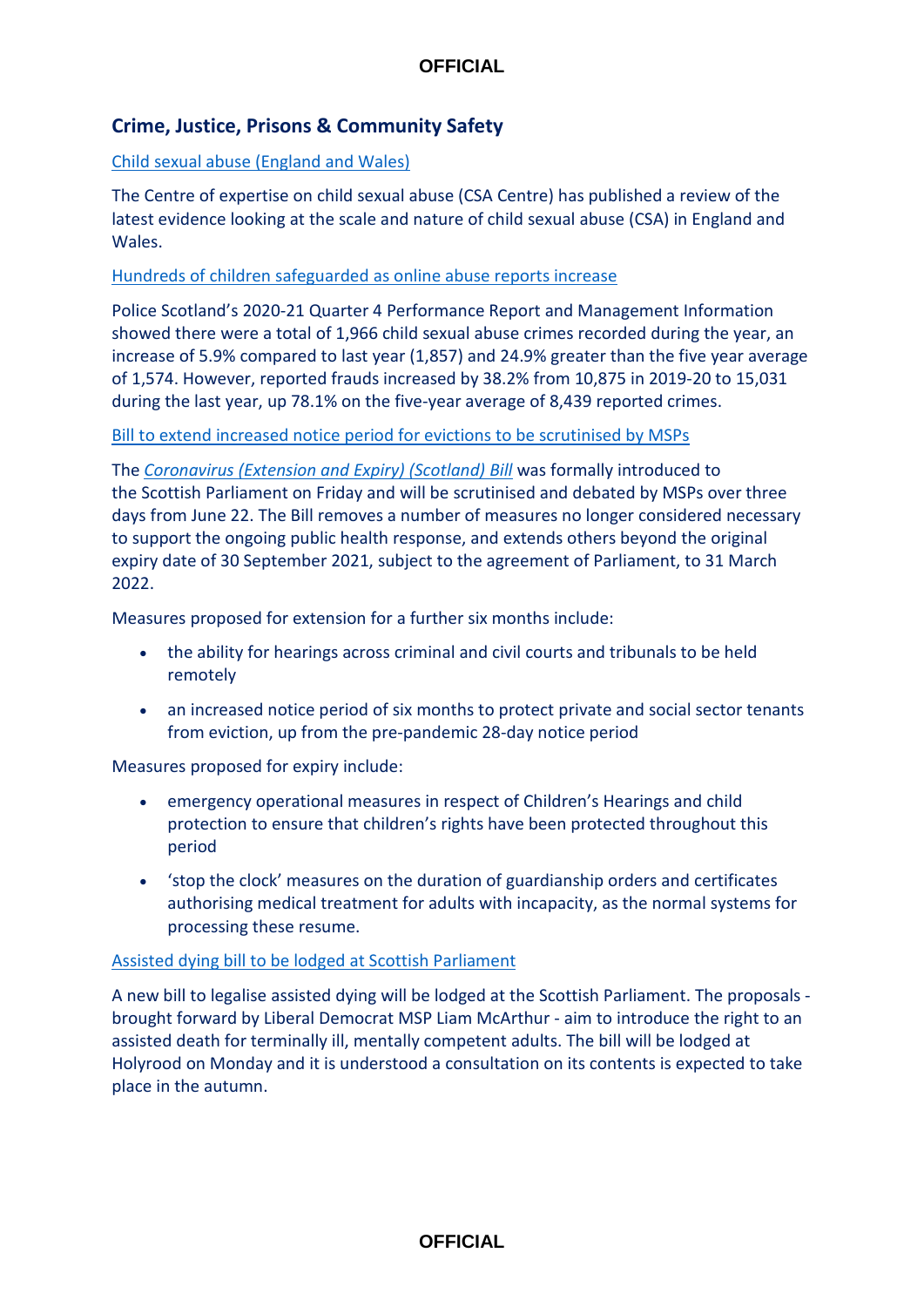# **Refugees, Asylum Seekers and Immigration**

### [Ban on new asylum seekers to Scotland 'could last for years'](https://www.bbc.co.uk/news/uk-scotland-glasgow-west-57448267)

The temporary ban on accepting new asylum seekers into Scotland could last for years, the BBC has learned. Glasgow City Council is the only local authority in the country to take in asylum seekers through the UK government's dispersal scheme. There are more than 200 asylum seekers living in hotel accommodation across the city due to insufficient housing. Council leader Susan Aitken told the BBC the ban would continue while the scheme was run "on the cheap".

## [Conceptualising the Role of Deservingness in Migrants' Access to Social Services](https://www.cambridge.org/core/journals/social-policy-and-society/article/conceptualising-the-role-of-deservingness-in-migrants-access-to-social-services/FCEB37567F156138F140789915B45096)

Considering the increasing relevance of migration control post-entry, this article reviews the considerations that guide the local delivery of social services. Issues discussed include moral dilemmas about a claimant's worthiness to receive social benefits.

## [EU Settlement Scheme closes on](https://www.mygov.scot/help-eu-citizens?utm_medium=email&utm_source=govdelivery) 30 June – act now

To stay in the UK, EU citizens who were living in the UK by 31 December 2020 must apply to the UK Government's EU Settlement Scheme. This includes those EU citizens who may have been living here for many years. The deadline for applications is fast approaching, with the scheme closing on 30 June 2021. Even if someone has an EU permanent residence card or an EU residence certificate, they will still need to apply. If they do not apply, they may lose their right to live in the UK. Irish citizens and those with indefinite leave to remain do not need to apply.

A package of support is available for anyone who needs additional help. The Stay in Scotland toolkit includes information on the EU Settlement Scheme, details of the application process, and links to other resources.

## **Carers**

## ['Breaks or breakdown', Carers Week 2021 report](https://www.carersuk.org/for-professionals/policy/policy-library/breaks-or-breakdown-carers-week-2021-report)

Research released for Carers Week has found that carers lost, on average, 25 hours of support from family and friends a month due to the pandemic

## **Equality & Poverty**

#### [Fairer assessment for blood donors](https://www.gov.scot/news/fairer-assessment-for-blood-donors/)

Eligibility for donation updated. Changes to the questions people are asked before they are accepted as blood donors come into effect today – meaning all potential donors are treated the same. The changes, implemented on World Blood Donor Day, will allow more men who have sex with men, and people whose partners have previously lived in areas such as sub-Saharan Africa, to give blood if they meet the other blood donation criteria.

#### Gypsy/Traveller [intersectionality](https://www.iriss.org.uk/resources/multimedia-learning-materials/gypsytraveller-intersectionality)

[Gypsy Roma and Traveller History Month](https://iriss.us1.list-manage.com/track/click?u=e34540dba79aceffd0e82ca00&id=0cedbf5564&e=3d2e1ef30b) provides an opportunity to raise awareness of the recognised minority ethnic communities and celebrate their contribution to society.